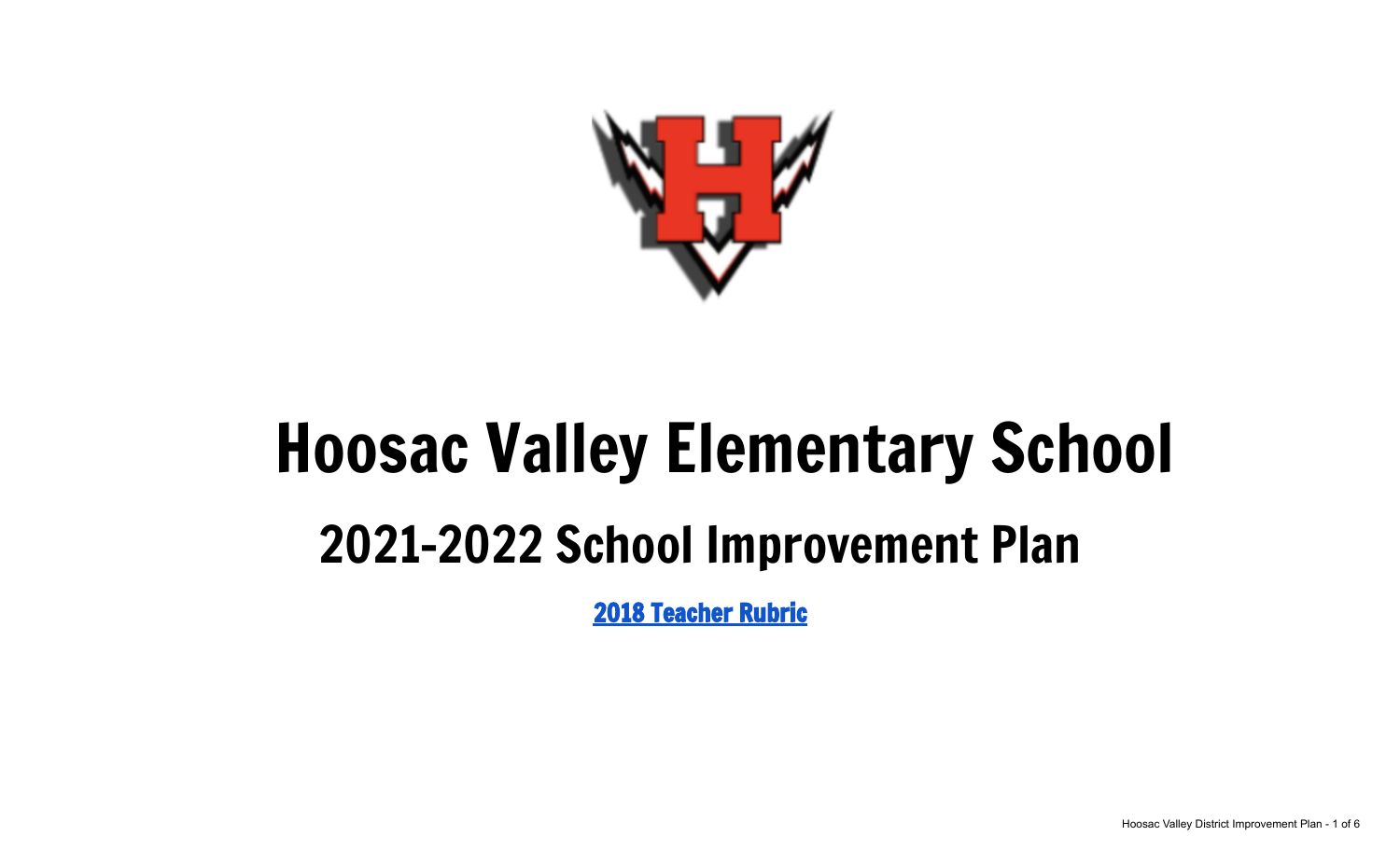# **High Leverage Instructional Practices and Implementation of Curriculum with Integrity**

Strategic Objective 1: Staff will implement new curriculum(s) with integrity and analyze impact on student learning through the **use of the Formative Assessments for Results cycle (FAR Cycle) and FastBridge data collection.**

## *Standard Alignment:*

**STANDARD I: Promotes the learning and growth of all students by providing high-quality and coherent instruction, designing and administering authentic and meaningful student assessments, analyzing student performance and growth data, using this data to improve instruction, providing students with constructive feedback on an ongoing basis, and continuously refining learning objectives.**

## **FOCUS ELEMENTS**

**I-A-3: Well Structured Lessons:** Adapts as needed and implements standards-based units comprised of well-structured lessons with challenging tasks and measurable outcomes; appropriate student engagement strategies, pacing, sequence, resources, and grouping; purposeful questioning; an strategic use of technology and digital media; such that students are able to learn the knowledge and skills defined in state standards/local curricula.

**I-B-2: Adjustments to Practice:** Analyzes results from a variety of assessments to determine progress toward intended outcomes and uses these findings to adjust practice and identify and/or implement differentiated interventions and enhancements for students.

| <b>Action</b>                                                                                                                                                                                                                                                                       | Timeline | <b>Measure for Success/Benchmark</b>                                                                                                                                                                     |  |
|-------------------------------------------------------------------------------------------------------------------------------------------------------------------------------------------------------------------------------------------------------------------------------------|----------|----------------------------------------------------------------------------------------------------------------------------------------------------------------------------------------------------------|--|
| Hoosac Valley Regional School District will regularly communicate with families regarding student learning and academic performance at all grade levels.                                                                                                                            |          |                                                                                                                                                                                                          |  |
| Professional Development for Staff:<br>Fastbridge training for both new and non-experienced staff on the implementation and useful<br>reports<br><b>New ELA curricula</b><br>FAR Cycle: staff will be trained in the elements of the FAR cycle and supported by the ILT<br>members. | On-going | Completion of PD                                                                                                                                                                                         |  |
| Learning targets:<br>will be visible<br>will be aligned to the curriculum<br>will be rigorous<br>will be engaging<br>will be written in student-friendly language, such as, "I can" "We are learning to"                                                                            | Daily    | Applicable learning targets will be visible for the<br>different content areas<br>Analyze example learning targets during ILT<br>meetings<br>Students will be able to articulate the lesson<br>objective |  |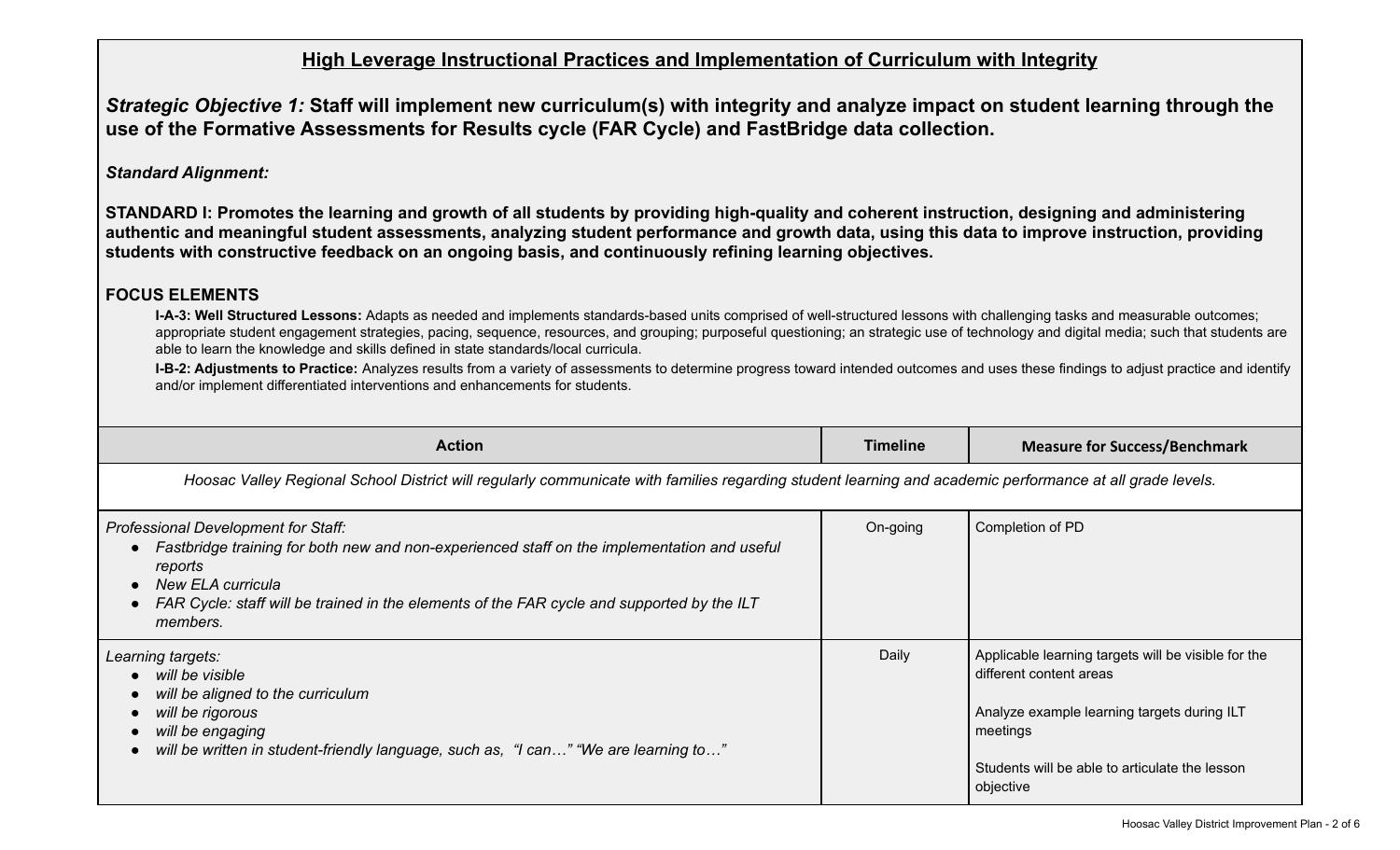| Reflecting on regular formative assessments<br>Utilize the FAR Cycle (1. Clarify the learning journey, 2. Formative assessments, analyze F.A, 4.<br>FIRME action)<br><b>Progress monitoring</b><br>Use results to differentiate instruction | weekly | Grade-level teams will analyze and reflect on<br>formative assessments<br>Adjustments to teaching practice will be made as<br>necessary<br>Student interventions will be adjusted based on<br>data |
|---------------------------------------------------------------------------------------------------------------------------------------------------------------------------------------------------------------------------------------------|--------|----------------------------------------------------------------------------------------------------------------------------------------------------------------------------------------------------|
| Implementation of curricula with integrity<br>ELA: Wit and Wisdom (K-3), FUNdations and Heggerty<br>Math: Eureka/Engage NY<br>Specials: content-specific                                                                                    | daily  | Daily lesson plans will be based on<br>grade-level/content-specific curricula                                                                                                                      |
|                                                                                                                                                                                                                                             |        |                                                                                                                                                                                                    |

# **Safe Learning Environment (SEL)**

*Strategic Objective 2:* The Hoosac Valley Regional School District promotes the learning and growth of all students through instructional practices that establish high expectations, create a safe and effective classroom environment, and demonstrate cultural proficiency.

#### *Standard Alignment:*

**STANDARD II: The teacher promotes the learning and growth of all students through instructional practices that establish high expectations, create a safe and effective classroom environment, and demonstrate cultural proficiency.**

#### **FOCUS ELEMENTS**

**II-A-1: Quality and Effort of Work:** Consistently defines high expectations for the quality of student work and the perseverance and effort required to produce it; often provides exemplars, rubrics, and guided practice.

**II-A-3: Meeting Diverse Needs:** Uses appropriate inclusive practices, such as tiered supports and scaffolded instruction, to accommodate differences in students' learning needs, abilities, interests, and levels of readiness, including those of academically advanced students, students with disabilities, and English learners.

**II-D-1: Creates and Maintains a Respectful Environment:** Establishes an environment in which students demonstrate respect for and affirm their own (self-awareness) and others' (social awareness) differences related to background, identity, language, strengths, and challenges, and responds appropriately if/when conflicts or misunderstandings arise related to such differences.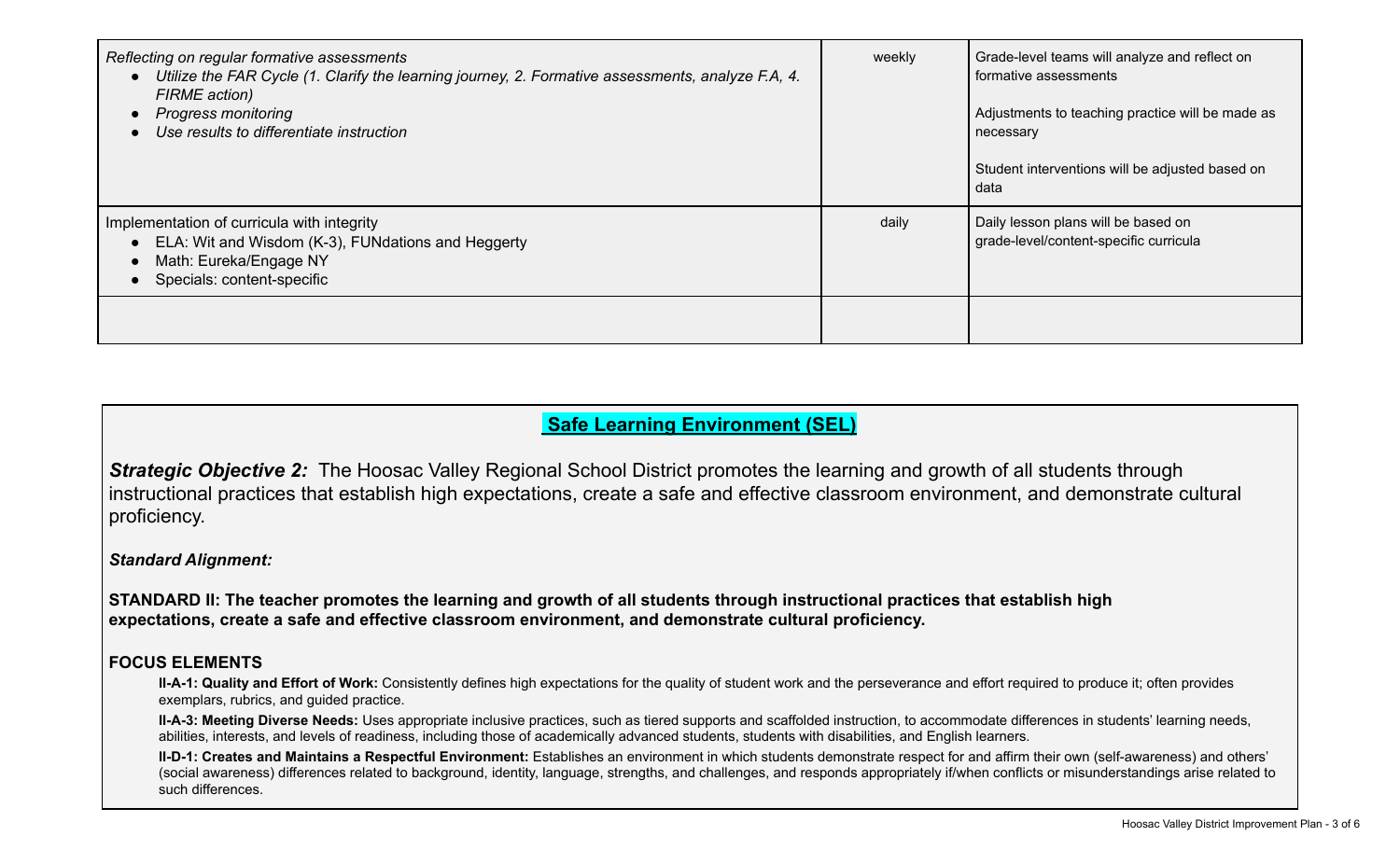| <b>Action</b>                                                                                                                                                                                                                                                  | <b>Timeline</b> | <b>Measure for Success/Benchmark</b>                                                                                                                                                                                        |
|----------------------------------------------------------------------------------------------------------------------------------------------------------------------------------------------------------------------------------------------------------------|-----------------|-----------------------------------------------------------------------------------------------------------------------------------------------------------------------------------------------------------------------------|
| Use language from curricula that model high expectations within lessons for all students                                                                                                                                                                       | on-going        | A common language will be present across grade<br>levels and classrooms that reinforce high<br>expectations for all students.                                                                                               |
| Use Fastbridge data to determine student scaffolds                                                                                                                                                                                                             | Every 6-8 weeks | Intervention groups will be created based on data                                                                                                                                                                           |
| <b>Supporting Responsive Classroom Practices</b><br>SEL support<br>Behavior approach - school-wide<br>Classroom environment / Responsive Classroom-based behavior grid<br>Teacher of Deportment to reinforce RC practices and behavior throughout the building | daily           | RC grid will be utilized in all classrooms<br>Behavioral referrals will decrease in quantity<br>Student survey- Students' sense of belonging<br>increases<br>Responsive Classroom Trainings/faculty meetings<br>(quarter 2) |
| Create and maintain a school environment that celebrates cultural diversity                                                                                                                                                                                    | on-going        | Family Event: "Where are you from?"<br>PD surrounding cultural awareness and diversity                                                                                                                                      |

 $\Gamma$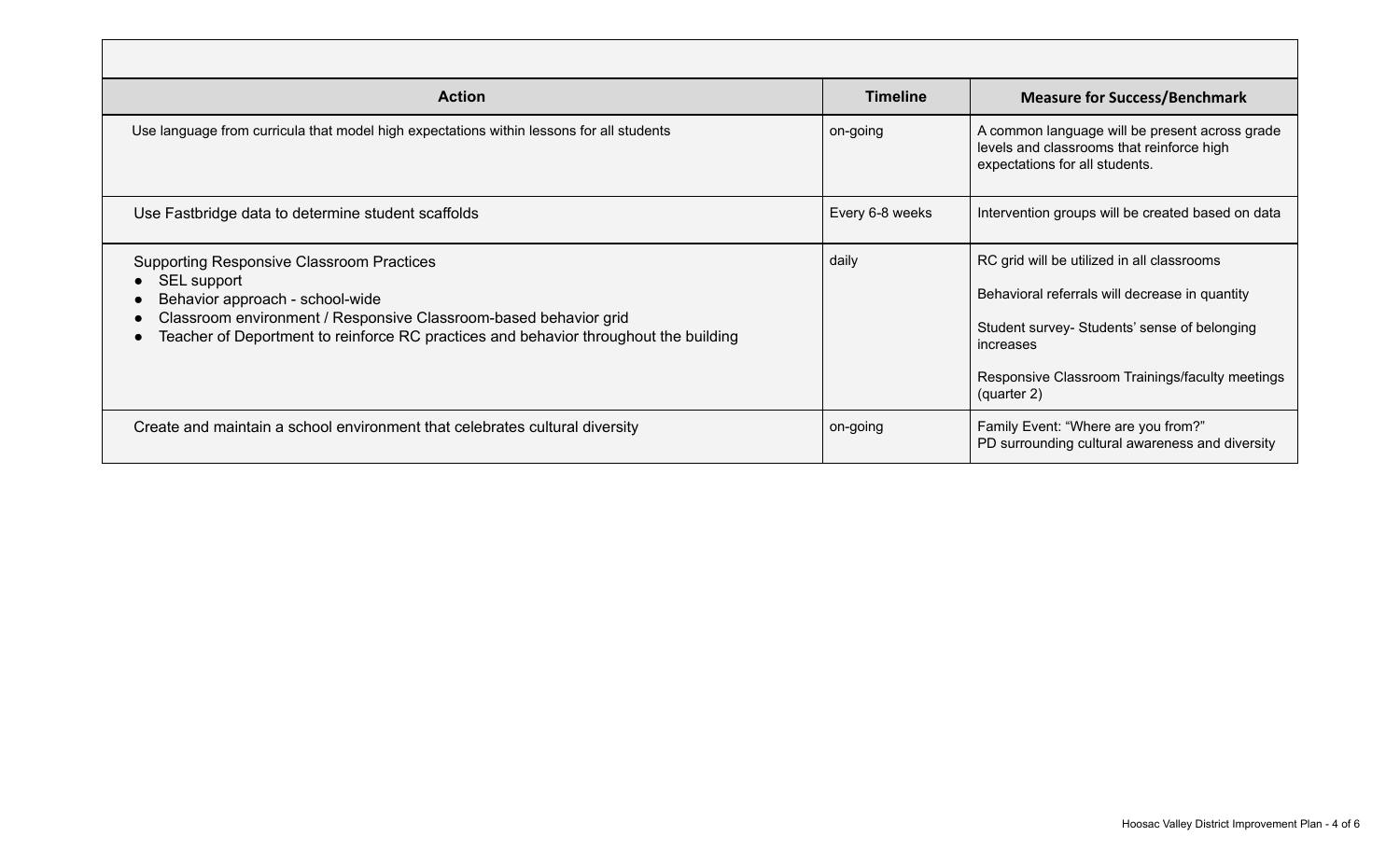# **Communication/Family Engagement**

Strategic Objective 3: Faculty/staff/administration will create, implement, and/or host a variety of communication strategies in **order to support the mission of the district.**

*Standard Alignment:*

**STANDARD III : Promotes the learning and growth of all students and the success of all staff through effective partnerships and communication with families, community organizations, and other stakeholders that support the mission of the school and district.**

#### **FOCUS ELEMENTS**

**III-A-1: Family Engagement:** Uses a variety of culturally responsive practices and communication strategies to support every family to participate actively and appropriately in the classroom and/or school community.

**III-C-1: Culturally Proficient Communication:** Regularly communicates with families about student learning and performance, and invites and responds promptly to communications from families while demonstrating understanding of and respect for different home languages, cultures, and values.

**III-B- 2: Curriculum Support:** Regularly updates families on curriculum throughout the year and suggests strategies for supporting learning at school and home, including appropriate adaptation for students with disabilities or limited English proficiency.

| <b>Action</b>                                               | <b>Timeline</b> | <b>Measure for Success/Benchmark</b>                                                                                                                           |
|-------------------------------------------------------------|-----------------|----------------------------------------------------------------------------------------------------------------------------------------------------------------|
| Host family events at the school                            | quarterly       | Family events will be organized and scheduled.<br>Attendance will be taken to document parent engagement<br>Increased scores on (Panorama) family survey       |
| Communicate school information in families' native language | on-going        | Utilize the translation service to translate appropriate documents<br>Invite interpreters, when appropriate, to school events                                  |
| Parent-teachers conferences                                 | Quarter 1       | Teachers will hold parent-teacher conferences to update on student academic<br>and behavioral progress.                                                        |
| Regular communication with parents/guardians                | on-going        | Teachers will communicate regularly with parents in ways like phone calls,<br>emails, messages on apps, etc with updates on student behavior and<br>academics. |